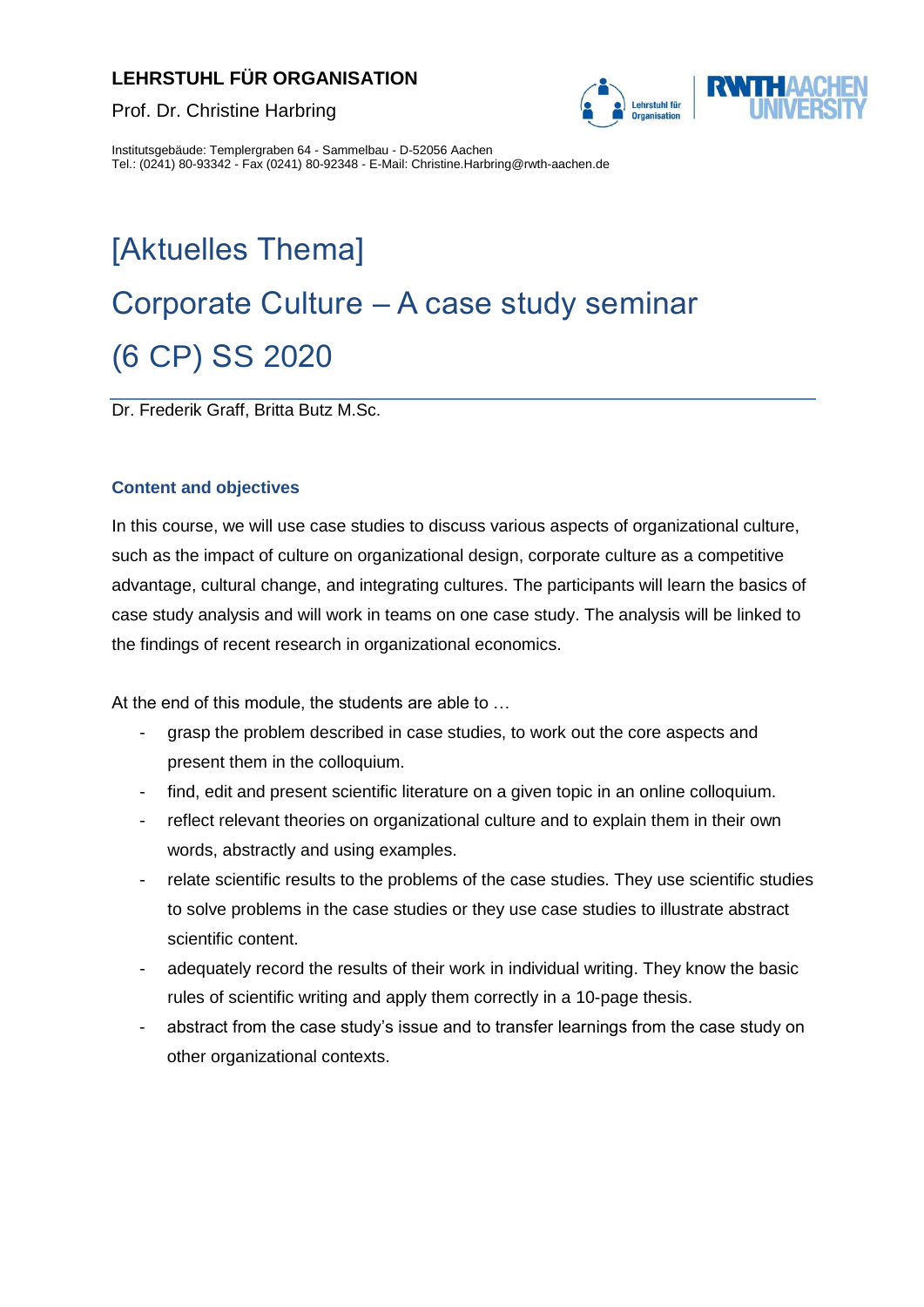

## **Participants and prerequisites**

#### **Participants:**

- Students of Bachelor Business Administration (Wahlpflichtbereich)
- **ERASMUS** students
- Max. number of participants: 40

#### **Course language**: English

#### **Prerequisites:**

Students should have

- an interest in the work with cases studies
- basic knowledge in personnel and organizational economics, and microeconomics.
- A good command of English. The course language in our online meetings will be English and the scientific literature, as well as the case studies, are in English.

All of the online meetings will be realized using **Zoom** [\(www.zoom.us\)](http://www.zoom.us/). As Zoom is likely to be established as the standard online teaching tool at RWTH Aachen University, it is useful to make yourself familiar with Zoom. It is not necessary to buy a Zoom license.

#### **Schedule**

The module consists of two mandatory online meetings (kick-off meeting and presentations), a Q & A session on scientific working and intermediate phases of individual and teamwork. We also offer online consulting sessions for the teams.

During the online kick-off meeting, the course concept and the evaluation criteria are presented. There is a general introduction to working with case studies.

Next, you have the opportunity to get to know the different topics in the RWTHmoodle learning room. Texts and videos are available there. Afterward, you can enter your topic preferences in RWTHmoodle. RWTHmoodle will then automatically form teams under optimal consideration of your preferences.

The students are to …

1. work on a case study in teams of at least two students and present the case to the other participants in a detailed presentation. After the kick-off meeting, the case studies will be available in RWTHmoodle.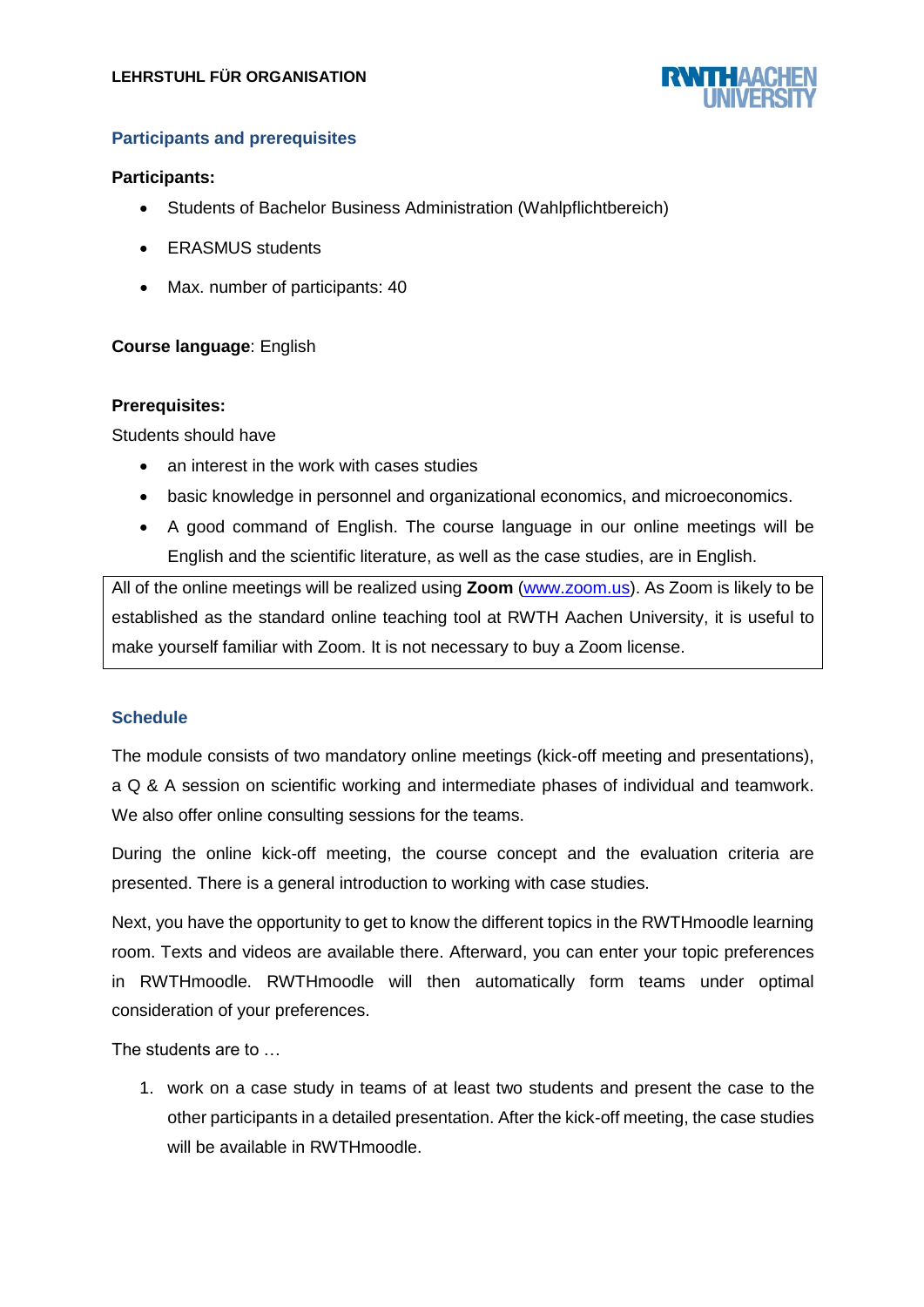

- 2. find additional scientific literature (min. one paper) on the case study's relevant issues and link it meaningfully to the case.
- 3. inspire and conduct a classroom discussion with all course participants about the topics of their presentations.
- 4. prepare a short written review (1.5 pages) of the presentation of another team.
- 5. individually write a thesis of max. 10 pages about their topic (case and research paper). The thesis is to be submitted at the latest by April  $30<sup>th</sup>$  via email to the supervisor

**Participation in the online meetings is mandatory. Thus, register only if you can make sure to take part in the online meetings at the dates listed below.**

| When?                                | <b>What?</b>                          | <b>Where?</b>     | Who?            |
|--------------------------------------|---------------------------------------|-------------------|-----------------|
| Monday, April 6th,                   | Kick-off meeting: Introduction to the | Zoom              | Plenary session |
| 1.00 pm                              | course concept, Introduction to       |                   | (mandatory)     |
|                                      | working with case studies,            |                   |                 |
|                                      | organizational questions,             |                   |                 |
|                                      | introduction to the evaluation        |                   |                 |
|                                      | criteria                              |                   |                 |
|                                      |                                       |                   |                 |
| Monday, April 6th, 3:00              | Case introduction and preferences:    | <b>RWTHmoodle</b> | Individual      |
| pm to Tuesday, 7th                   | Watch audio slide casts introducing   |                   |                 |
| April 11:59 pm                       | case studies. State your              |                   |                 |
|                                      | preferences concerning the case       |                   |                 |
|                                      | study you like to work on in          |                   |                 |
|                                      | RWTHmoodle                            |                   |                 |
| Monday, April 6 <sup>th</sup> , 3:00 | Introduction to scientific working:   | RWTHmoodle        | Individual      |
| pm to Tuesday, 11 <sup>th</sup>      | Watch audio slide casts on the        |                   |                 |
| April 10:59 am                       | basics of scientific working. Answer  |                   |                 |
|                                      | review questions.                     |                   |                 |
|                                      |                                       |                   |                 |
| Tuesday, 14 <sup>th</sup> April,     | Q & A session on scientific working   | Zoom              | Plenary session |
| 11:00 am to 12:30                    |                                       |                   | (voluntary)     |
|                                      | Write thesis.                         |                   | Individual      |
| Upon agreement                       | Team meeting with the supervisor      | Zoom              | Team            |
|                                      | to get feedback and assistance with   |                   |                 |
|                                      | concept of presentation and writing   |                   |                 |
|                                      | of thesis                             |                   |                 |
|                                      |                                       |                   |                 |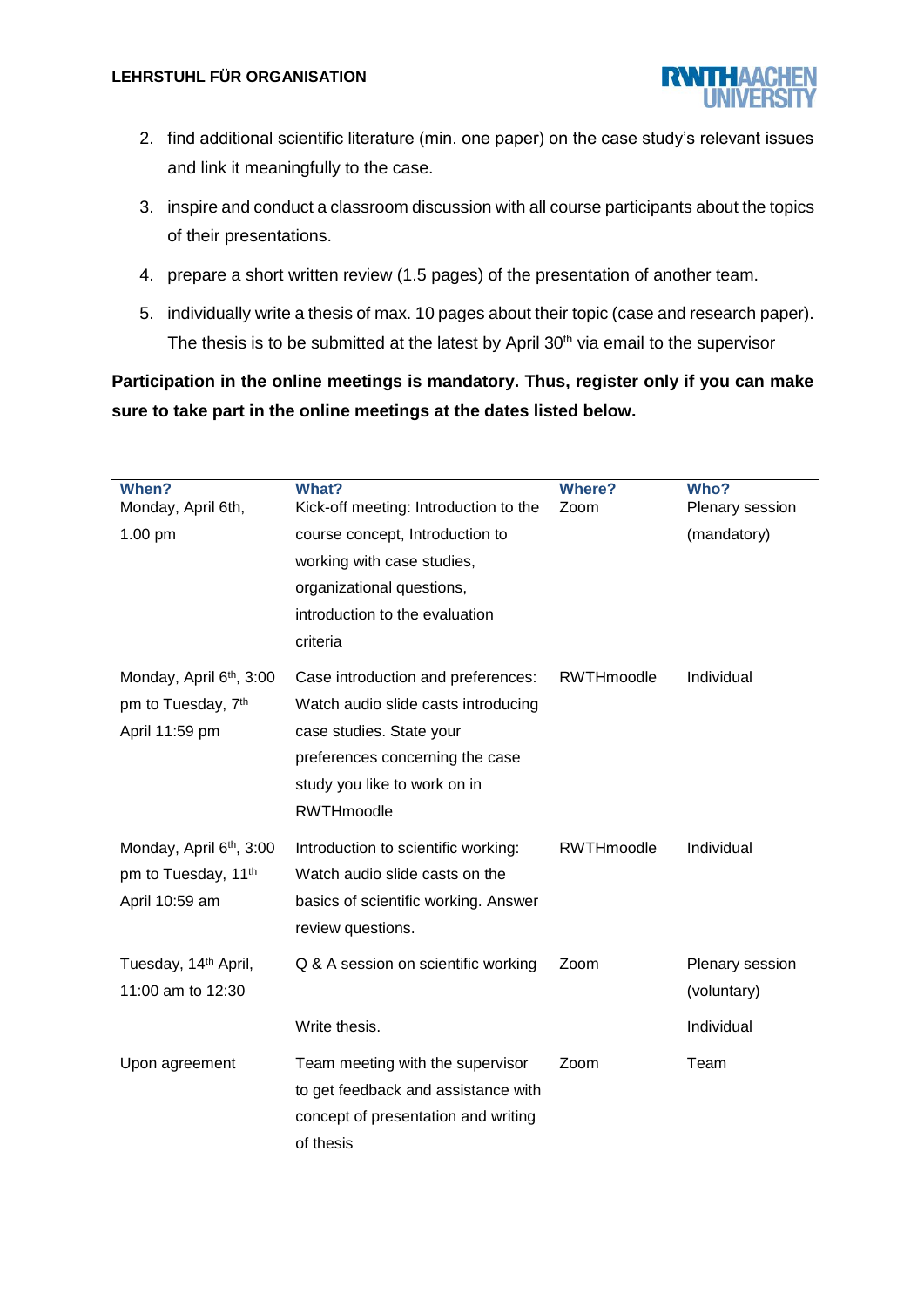#### **LEHRSTUHL FÜR ORGANISATION**



| Thursday, 30 <sup>th</sup> April,<br>12:00, at the latest | Submit thesis to your supervisor via<br>email            | Email | Individual                     |
|-----------------------------------------------------------|----------------------------------------------------------|-------|--------------------------------|
|                                                           | Prepare presentation. Meet online<br>and collaborate.    | Zoom  | Team                           |
| Friday, 15th May, 9:00<br>am to 16:00 pm                  | Present your work to the course.<br>Conduct discussion.  | Zoom  | Plenary session<br>(mandatory) |
| Monday, 18 <sup>th</sup> May,<br>6:00 pm, at the latest   | Submit review of peer presentation<br>to your supervisor | Email | Individual                     |

## **Examination**

- Team performance (individual grading): Presentation and conduct of discussion (60 minutes, weight: 40%)
- Individual performance (individual grading): written thesis (max. 10 pages, weight: 40%)
- Colloquium (20%)
- The written review of a peer presentation has to be passed but does not affect course grading.

#### **Registration for course**

The registration for this course is possible until **April 1st** via **RWTHonline**.

#### **Registration for exam**

The registration for the exam is possible from 6th April to 10th April. You can withdraw from the exam up to 14 days before the first grading relevant performance which is the submission of the thesis on 30th April.

#### **Sign-out / Withdrawl / Illness**

A withdrawal in due time is possible until 7th April via RWTHmoodle.